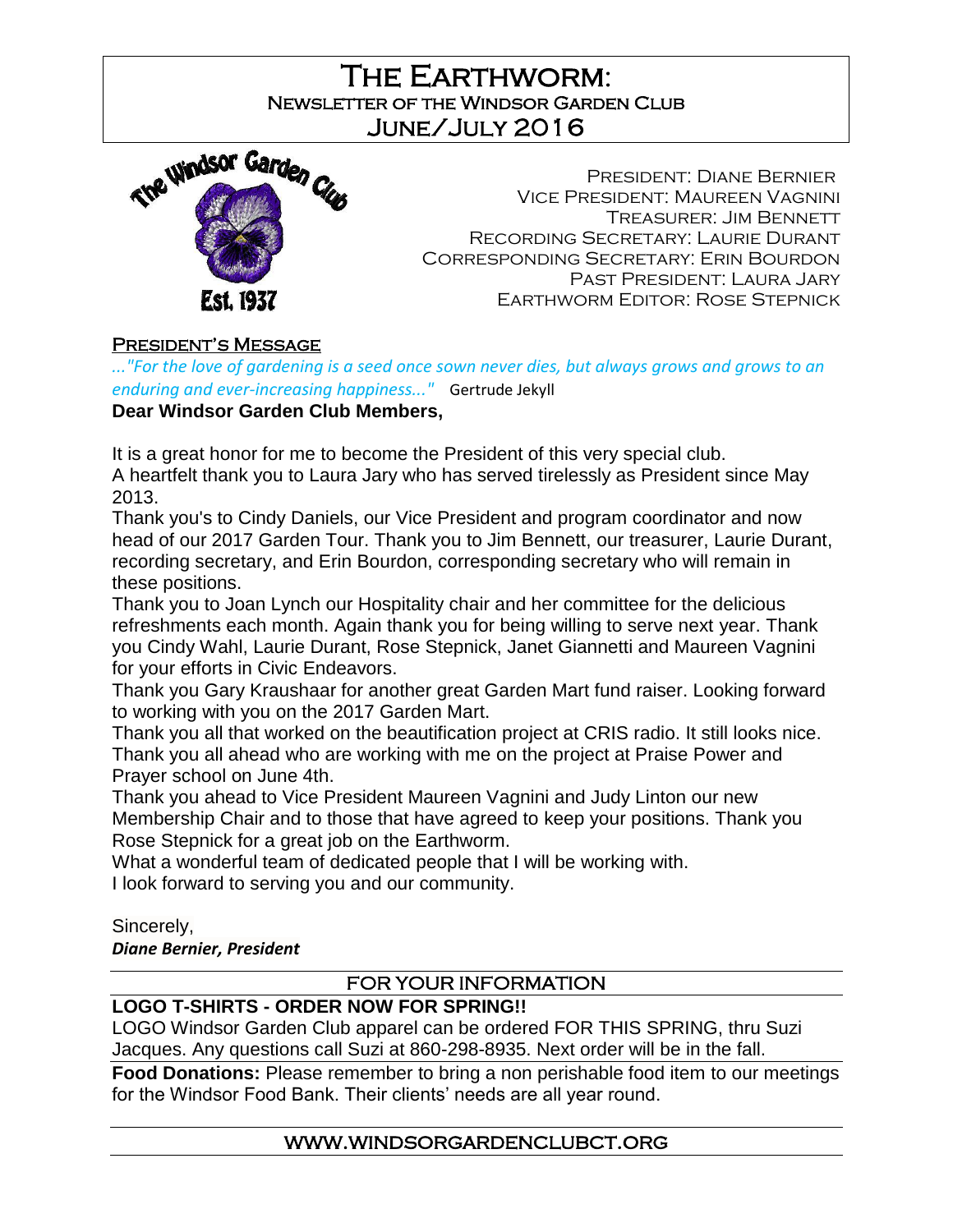# MARK YOUR CALENDARS

### BEAUTIFICATION COMMITTEE COMMUNITY SERVICE EVENT

## **June 4th – 10AM - 12 Noon**

The Beautification Committee has planned a garden for the **Praise Power and Prayer Academy, 209 Kennedy Road,** Windsor. Members and friends of the Club are invited to participate in this year's beautification event which will be conducted at the Praise Power and Prayer educational facility on Kennedy Road (just west of the railroad bridge). Start time is 10:00 AM - many hands will make short work of this endeavor. Questions should be directed to **Diane Bernier.**

### **JUNE 13TH MEETING**

Laurie Durant has graciously made her home available for the Club's optional **June 13 th meeting from 6:30 to 9:00PM.** Please check the web site for a map to her home at **166 Sunnyfield Drive.** Please consider bringing a treat to share with members and you might want to also *bring a chair to help out with seating*. Also bring a guest that might have interest in learning more about the Windsor Garden Club.

## **Membership renewal forms** are available and are **due by the end of June.**

# **JULY 11TH MEETING**

Janet Giannetti has graciously opened her home for the club's optional July 11<sup>th</sup> meeting from 6:30- 9:00PM. We can enjoy the new butterfly garden there. Please check the web site for a map to her home at **671 Kennedy Road.**

## **AUGUST 8TH MEETING – 6PM start for the setting sun!**

Tom Graywacz has again opened his home for the August  $8<sup>th</sup>$  meeting from 6:00 to 8:30PM. Please check the web site for a map to his home at **11 Wilton Road**.

### COMMITTEES:

All Members are encouraged to participate in one committee. Please sign up and help.

### SCHOLARSHIP WINNER ANNOUNCED

The Scholarship Committee is pleased to award the 2016 Club Scholarship to **Samantha Dehais,** a Windsor High School scholar. Samantha plans to major in Fiber Science and Textile Engineering with the hopes of researching and developing environmentally friendly fibers for clothing. We will be awarding the scholarship at the June meeting.

#### CIVIC ENDEAVORS

### Invasive Vines and Plants Committee at Windsor Farmer's Market

First Town Downtown has provided us with space again this year at the Farmers Market on **June 23rd and 30th**. We could use some man power to set up and distribute info on Invasive Vines and Plants in Windsor to our citizens on the early shift from **3:15 to 4:30 on June 23rd**. Please let us know if you can help. Thanks! Maureen Vagnini Please see the **Invasive Plant Information Page** on our web site.

#### HOSPITALITY COMMITTEE:

**Thank You to the Hospitality Volunteers for June 13th** Volunteers: Laurie Durant, Diane Bernier, and Allie Kraushaar

#### MEMBERSHIP COMMITTEE

**2016-2-17 Membership renewal forms** are available and are **due by the end of June.** A link to the forms can be found on the website. Individual memberships are still \$20.00 while family memberships are still \$35.00.